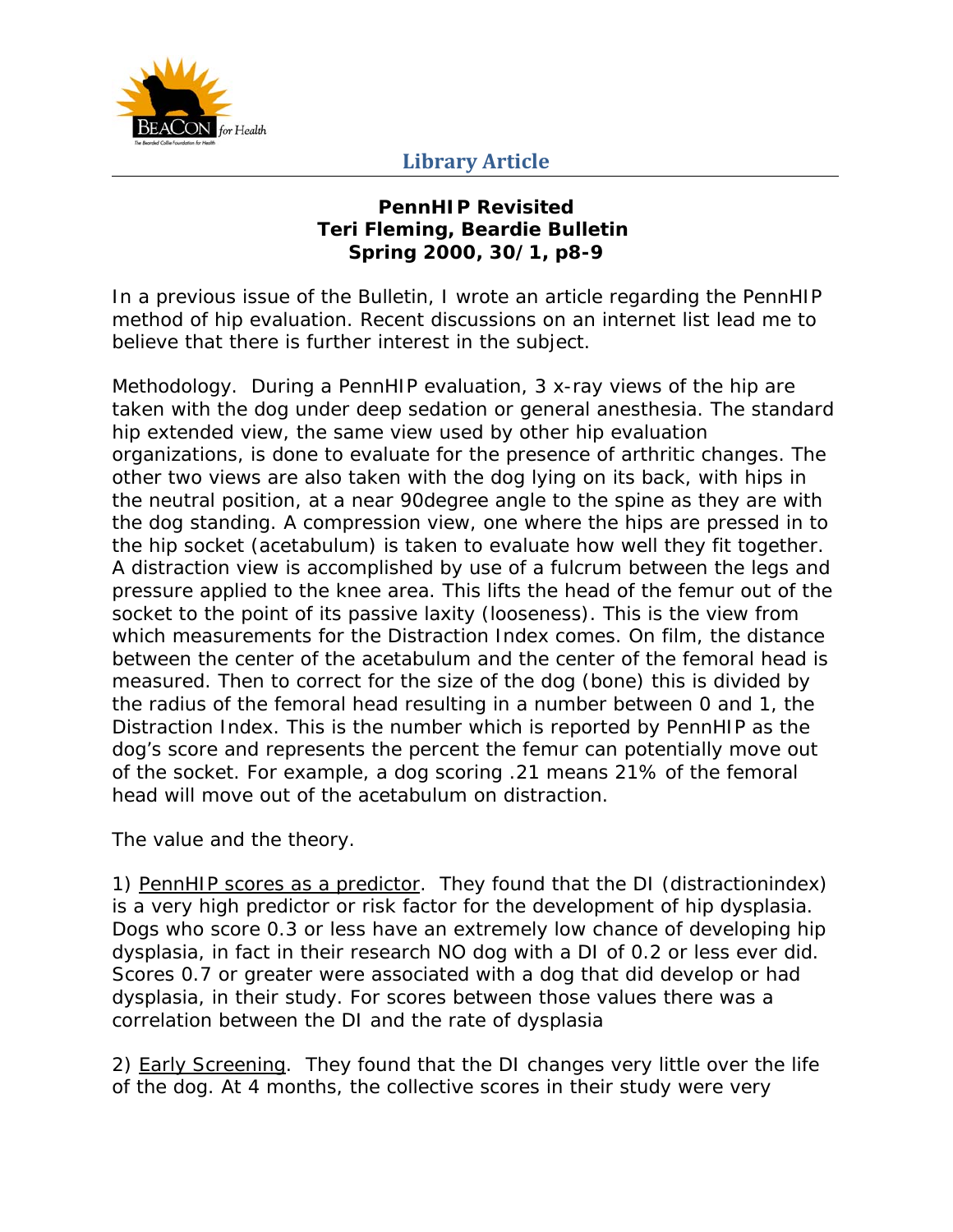

# **Library Article**

similar to those taken at 24 months. Other methods of evaluation have a poor correlation between the readings at that age versus the final outcome. I think most of us see the inherent value of knowing early on, what that dog's hip status is in regard to laxity. So that if the dog rates at less that 0.3, you can, according to their research, count heavily on a dog that is going to have healthy hips. And if it is over 0.7, you can be sure that this puppy will become dysplastic. This certainly is valuable if you are trying to decide whom to keep. If the numbers are high. it can also alert you to that fact early enough to allow for close monitoring of the dog's clinical status and allow for those early intervention surgeries that improve the dog's quality of life.

3) Objective Data. When vets are properly trained, the findings don't vary appreciably from one vet or from one occasion to the other. This is of course according to the researchers. Only vets that are trained by the staff at PennHIP are certified to do the testing and ALL films that are done MUST be submitted. If any vet were found to be withholding submission, they would be removed from the approved list of qualified examiners. This allows the staff at PennHIP to evaluate the technique of the examiners and assure that proper technique is being used. The other advantage inherent in this is that the distraction index is a mathematical calculation. The distance being measured is not a question of a reader's interpretation, and therefore not subjective as other hip evaluations are.

4) High Inheritability. They found that joint laxity is a more heritable than actual findings of dysplasia. This is quite important. It indicates that if you select for tighter hips you will have a greater ability to influence the outcome in subsequent litters than using hip clearance (of any flavor) alone. In other words puppies more closely inherit the degree of laxity, than they do the mere presence or absence of dysplasia. This is pretty exciting, especially in a breed that has a high percentage of dysplasia. Based on this finding you should be able to influence the outcome of your litters more directly than using standard films alone, and breed tighter, or as tight hips in successive generations. This I think could be the greatest value of PennHIP. You could have two litter mates or close relatives of equal quality with passing OFA ratings and select for the one with tighter hips. There are certainly numerous factors that go into the selection of a mate, not the least of which is the way each would compliment the mate in question. Using the dog with a lower PennHIP score as PART of the basis for your decision as to which dog - or bitch - to use in your breeding program should, if the laxity theory is sound,